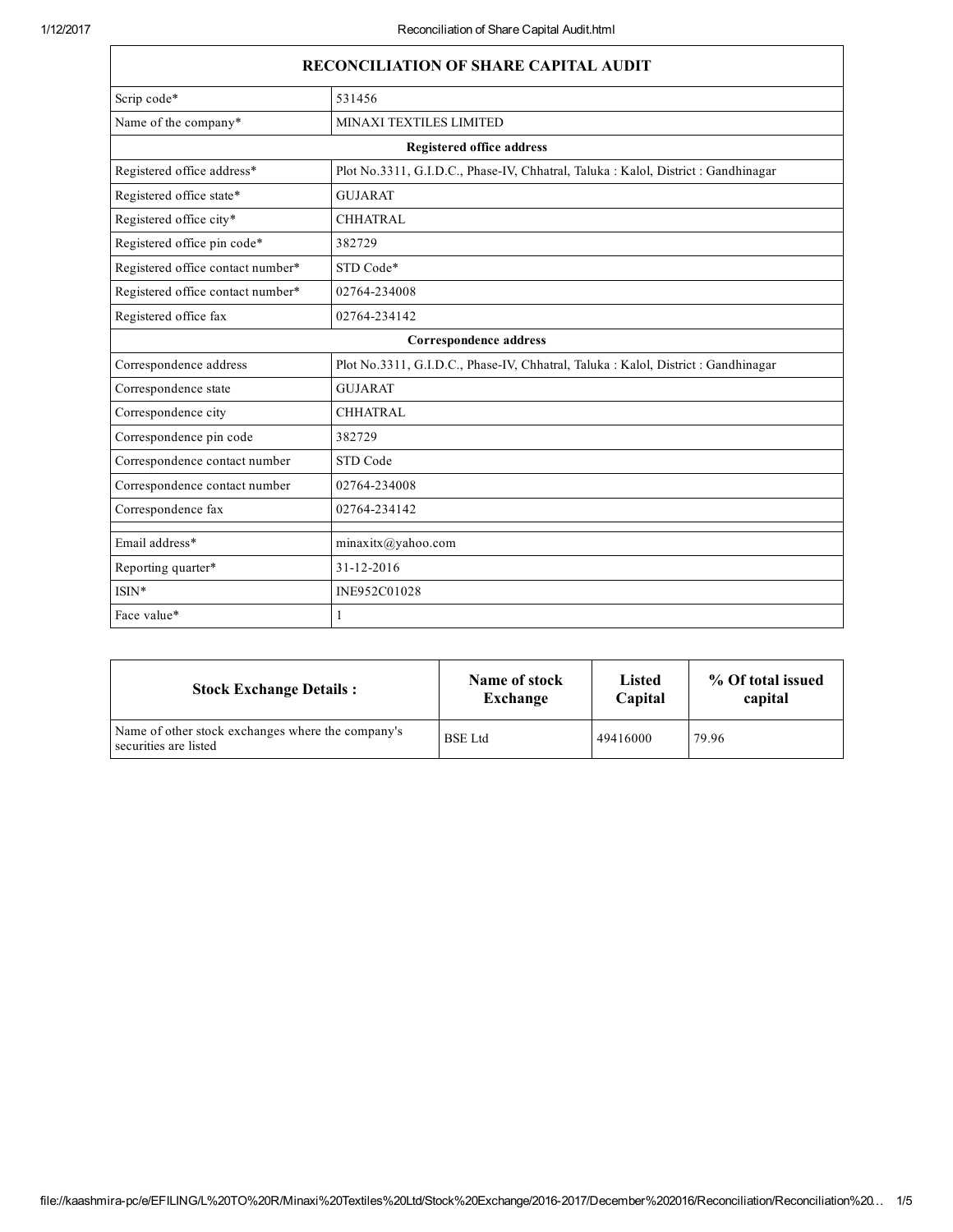| <b>Capital Details:</b>                                                           |                                                    |                                                    |  |
|-----------------------------------------------------------------------------------|----------------------------------------------------|----------------------------------------------------|--|
|                                                                                   | Number of shares                                   | % Of total issued capital                          |  |
| Issued capital*                                                                   | 61800000                                           |                                                    |  |
| Listed capital (BSE) (As per company records)*                                    | 49416000                                           | 79.96                                              |  |
| Held in dematerialised form in CDSL*                                              | 8638058                                            | 13.98                                              |  |
| Held in dematerialised form in NSDL*                                              | 38782343                                           | 62.75                                              |  |
| Physical*                                                                         | 14379599                                           | 23.27                                              |  |
| Total no.of shares*                                                               | 61800000                                           | 100                                                |  |
| Reasons for difference if any, Between issued capital and listed capital*         | Physical shares includes forfeited 12384000 shares |                                                    |  |
| Reasons for difference if any, Between issued capital and total number of shares* |                                                    |                                                    |  |
| Reasons for difference if any, Between listed capital and total number of shares* |                                                    | Physical shares includes forfeited 12384000 shares |  |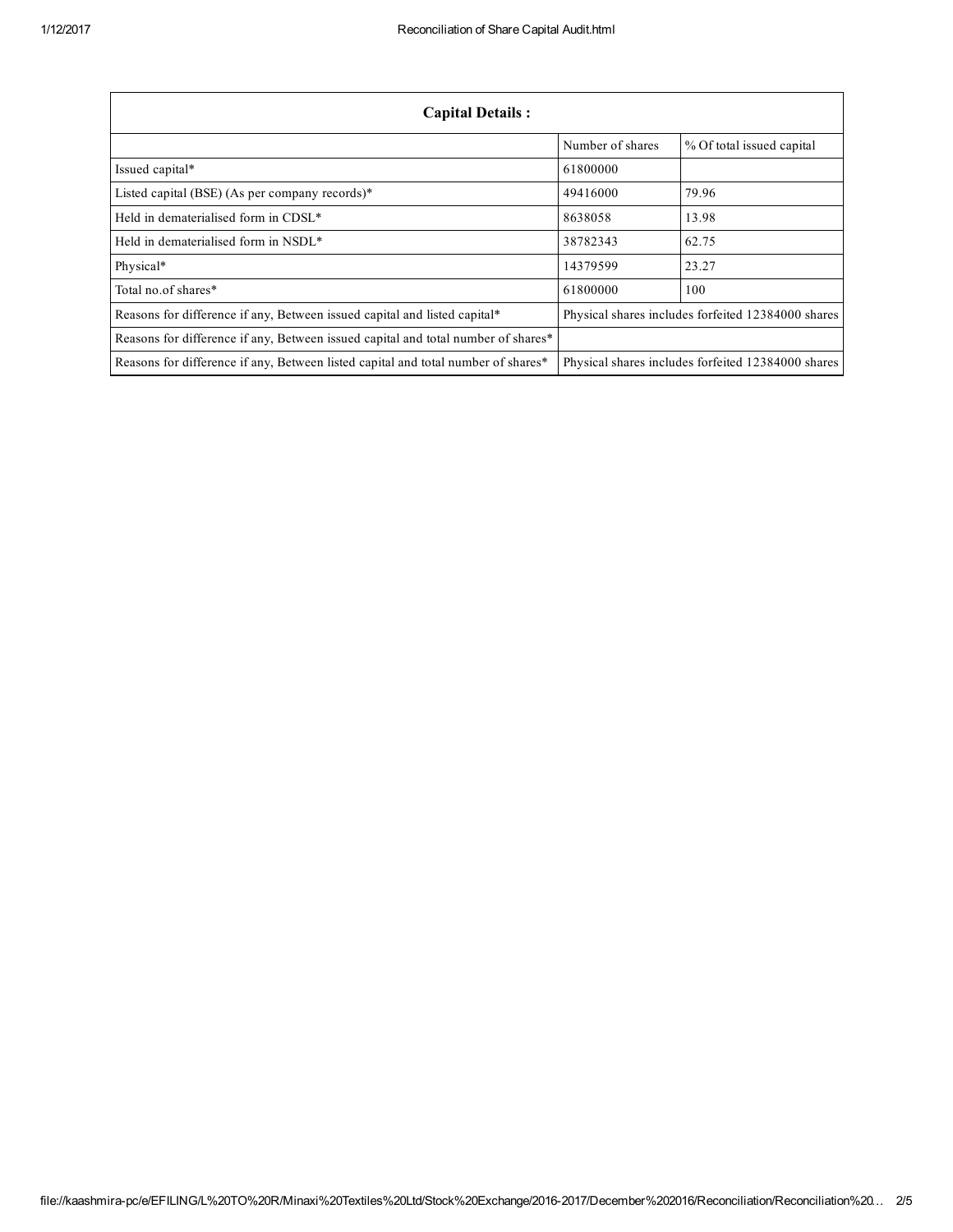| Certifying the details of changes in share capital during the quarter under consideration as per Table<br>below : |               |                 |                                         |                                                  |                                        |                                        |                                                        |
|-------------------------------------------------------------------------------------------------------------------|---------------|-----------------|-----------------------------------------|--------------------------------------------------|----------------------------------------|----------------------------------------|--------------------------------------------------------|
| Serial<br>No.                                                                                                     | Particulars I | No.of<br>shares | Applied / Not<br>Applied for<br>listing | Listed on Stock<br>Exchanges (Specify)<br>Names) | whether<br>intimated to<br><b>CDSL</b> | whether<br>intimated to<br><b>NSDL</b> | In-prin appr. pending for<br><b>SE</b> (Specify Names) |
|                                                                                                                   |               |                 |                                         |                                                  |                                        |                                        |                                                        |
|                                                                                                                   |               |                 |                                         |                                                  |                                        |                                        |                                                        |

| Register of members is updated*                                                                               | Yes |
|---------------------------------------------------------------------------------------------------------------|-----|
| If not, Updated upto which date                                                                               |     |
| Reference of previous quarter with regards to excess dematerialised shares, If any.                           | NA  |
| Has the company resolved the matter (excess dematerialised shares mentioned above) in the current quarter ? * | NA  |
| If not, Reason why?                                                                                           |     |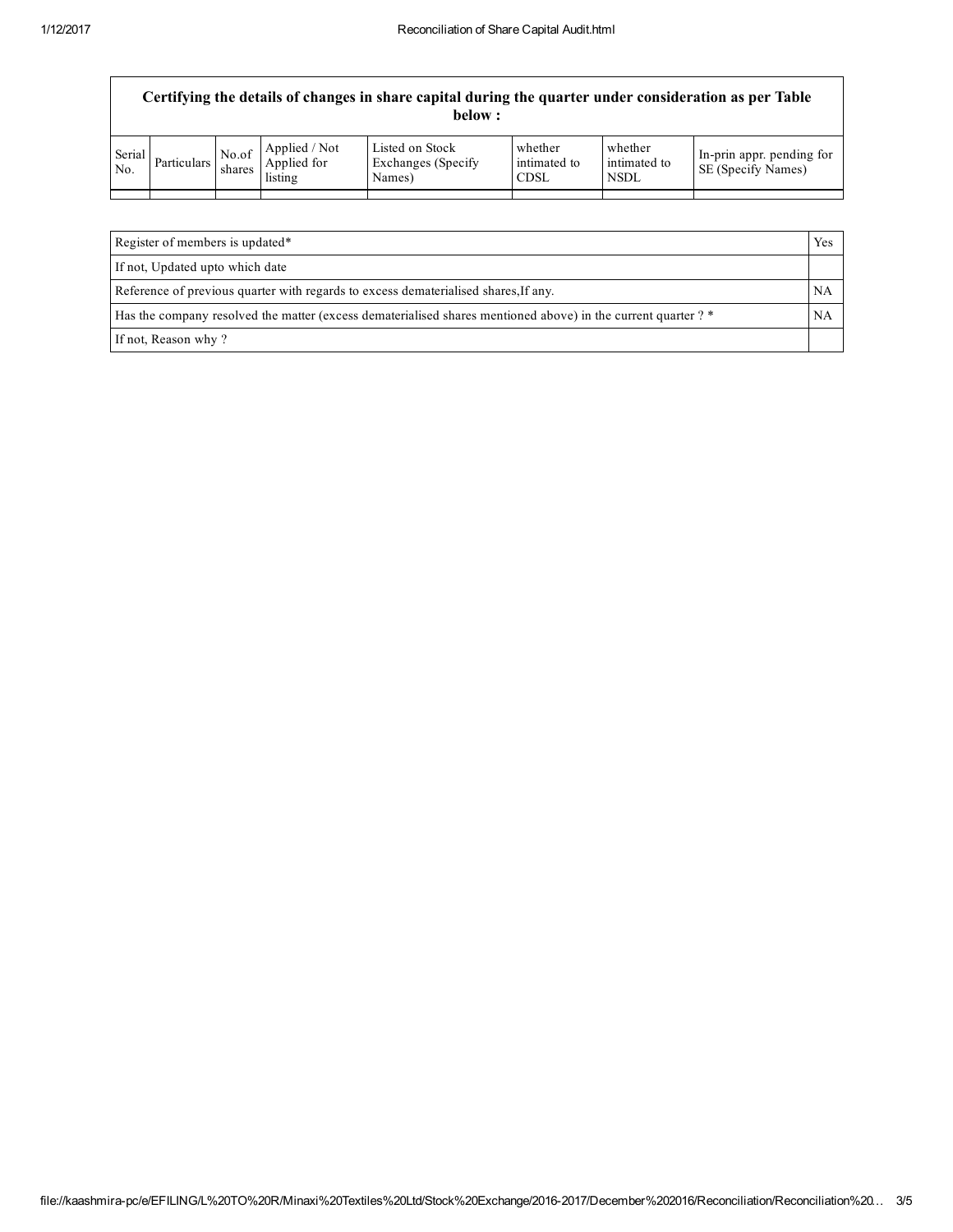## Mentioned the total no.of requests, If any, confirmed after 21 days and the total no.of requests pending beyond 21 days with the reasons for delay

| Total no.of demat requests     | No.of requests* | No.of shares* | Reasons for delay |
|--------------------------------|-----------------|---------------|-------------------|
| Confirmed after 21 days*       |                 |               |                   |
| Pending for more than 21 days* |                 |               |                   |

| <b>Compliance Officer Details</b> |                                        |  |
|-----------------------------------|----------------------------------------|--|
| Name of the compliance officer*   | Sandip Solanki                         |  |
| Designation*                      | Company Secretary & Compliance Officer |  |
| Membership Nos                    | A-31504                                |  |
| Telephone no.*                    | 02764-234142                           |  |
| Fax no.                           | 02764-234008                           |  |
| E-mail id*                        | minaxitx@yahoo.com                     |  |